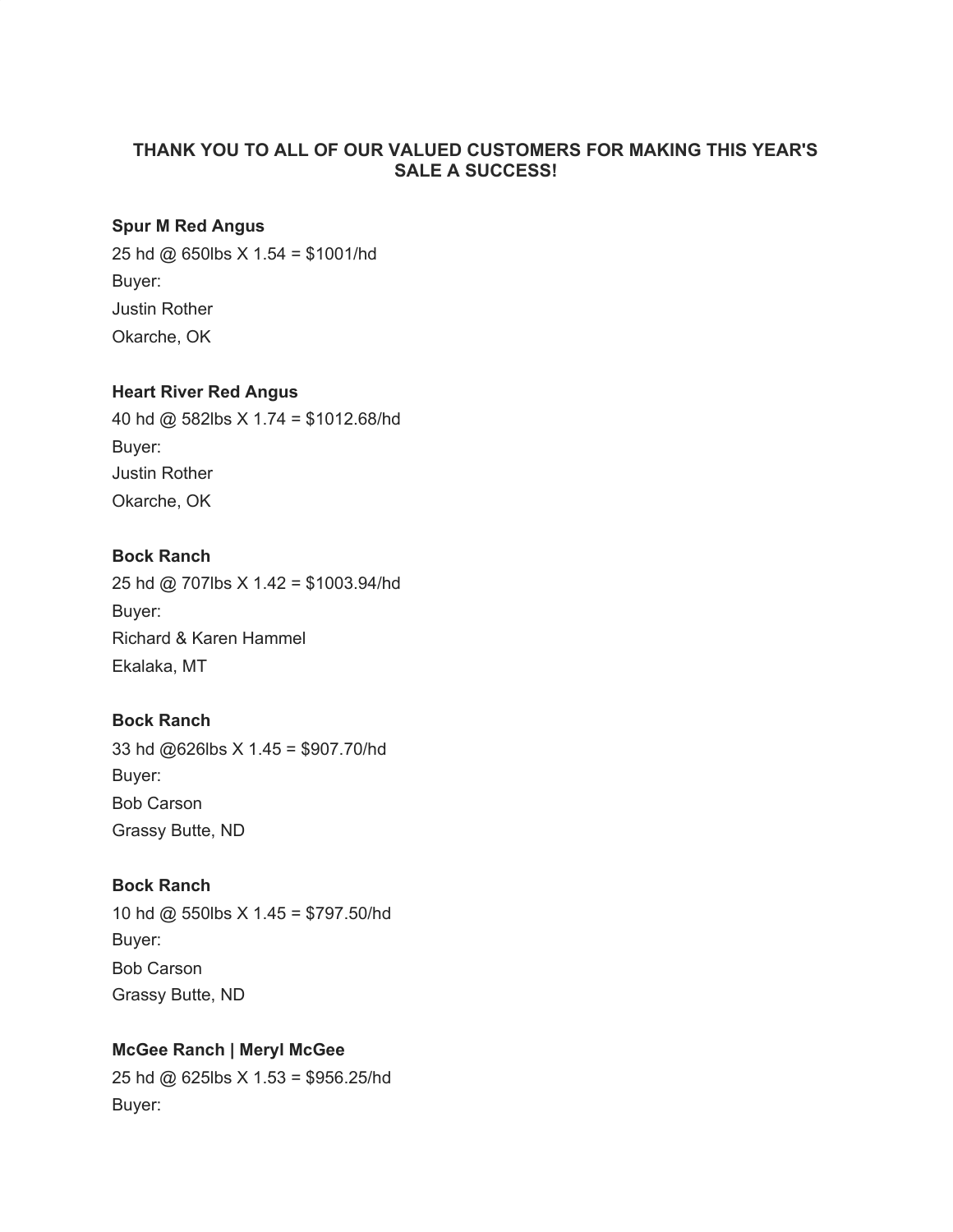Richard & Karen Hammel Ekalaka, MT

# **Greg Miller**

20 hd @ 718lbs X 1.38 = \$990.84/hd Buyer: Brett Henderson Lodgepole, SD

## **Greg Miller**

32 hd @ 720lbs X 1.375 = \$987.25/hd Buyer: Robert Wobig (Randy Feist bought for him) Canova, SD

## **Greg Miller**

27 hd @ 619lbs X 1.43 = \$885.17/hd Buyer: Dan Rorvig McVille, ND

## **Dry Creek Ranch**

20 hd @ 675 X 1.54 = \$1039.50/hd Buyer: Dan Rorvig McVille, ND

## **Dry Creek Ranch**

5 hd @ 674 X 1.46 = \$984.04/hd Buyer: Dan Rorvig McVille, ND

## **Gary Wanner**

10 hd @ 754lbs X 1/27 = \$957.58/hd Buyer: